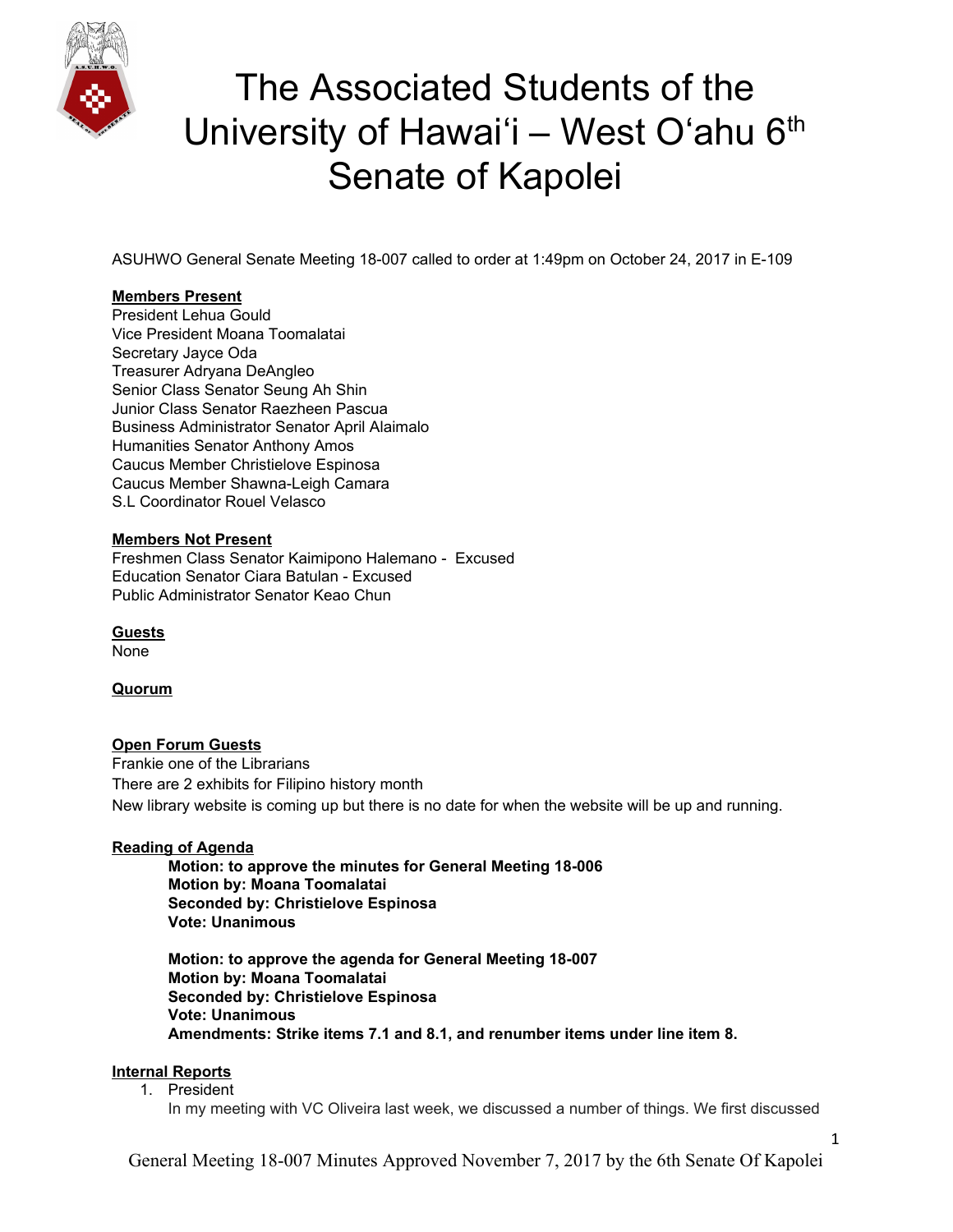

how the system's community colleges have a Common Hour or a time during which no classes are scheduled. I asked her if it were a possibility for UHWO to have a Common Hour and she explained to me that most of the community colleges are able to have a Common Hour because they have a 16 week semester and their classes are only 50 minutes long. Because we have a 15-week semester and our classes are 80 minutes long, we would not be able to have a Common Hour. Interestingly, our Common Hour or day is supposed to be Friday.

I also told her that Shawna's initiative is to investigate the Graduation Parking Pass situation, as students were upset that they had to limit the amount of family members that could attend graduation. She informed me that Leslie Opulauoho and her team had called different venues such as the Blaisedell, Lanikuhonua, Hawaii Convention Center, Waikiki Shell, and the Waipio Soccer Stadium and all of those venues were unavailable. She also informed me that while graduation costs \$15,000 when held on campus, it would cost double to have it anywhere else. I told her that Shawna would continue working on this because ultimately, I think most students might want to change graduation venues if it means no parking passes.

Lastly, she informed me of the LRDP meeting that will be happening on Thursday from 9am – 11am that will be open to the entire campus so I encourage everyone who can attend the meeting to attend and please inform other students.

2. Vice President

I will be having follow-up meetings with the senate members regarding the progress they have made in their initiatives within the next two weeks. I understand that our busy schedules might keep us from meeting in person so updates via email are fine as well. The initiatives template was shared again for you to copy and fill out on your own. If all of the senators could complete their initiative report and share it with Rouel, Lehua and I.

For those that have just joined us we will be meeting to talk about the initiatives you are interested in starting this semester.

3. Secretary

I have just been working on the minutes and updating the website as need be. I have also posted a flyer on our social media accounts about the open LRDP meeting.

4. Treasurer

No new report.

## 5. Advisors

a. Student Life Coordinator

Congratulations and welcome to our new Senators, we now have a fuller senate. We are excited to have you folks and your involvement in the Senate. This is chance to receive this as a learning opportunity aside from a leadership opportunity.

Ho'opiliho is the annual statewide leadership conference for college students for hawaii colleges and universities. Non-UH schools are invited to this statewide leadership conference held on February 8-10 in Laie. I did send out an email if you guys are interested.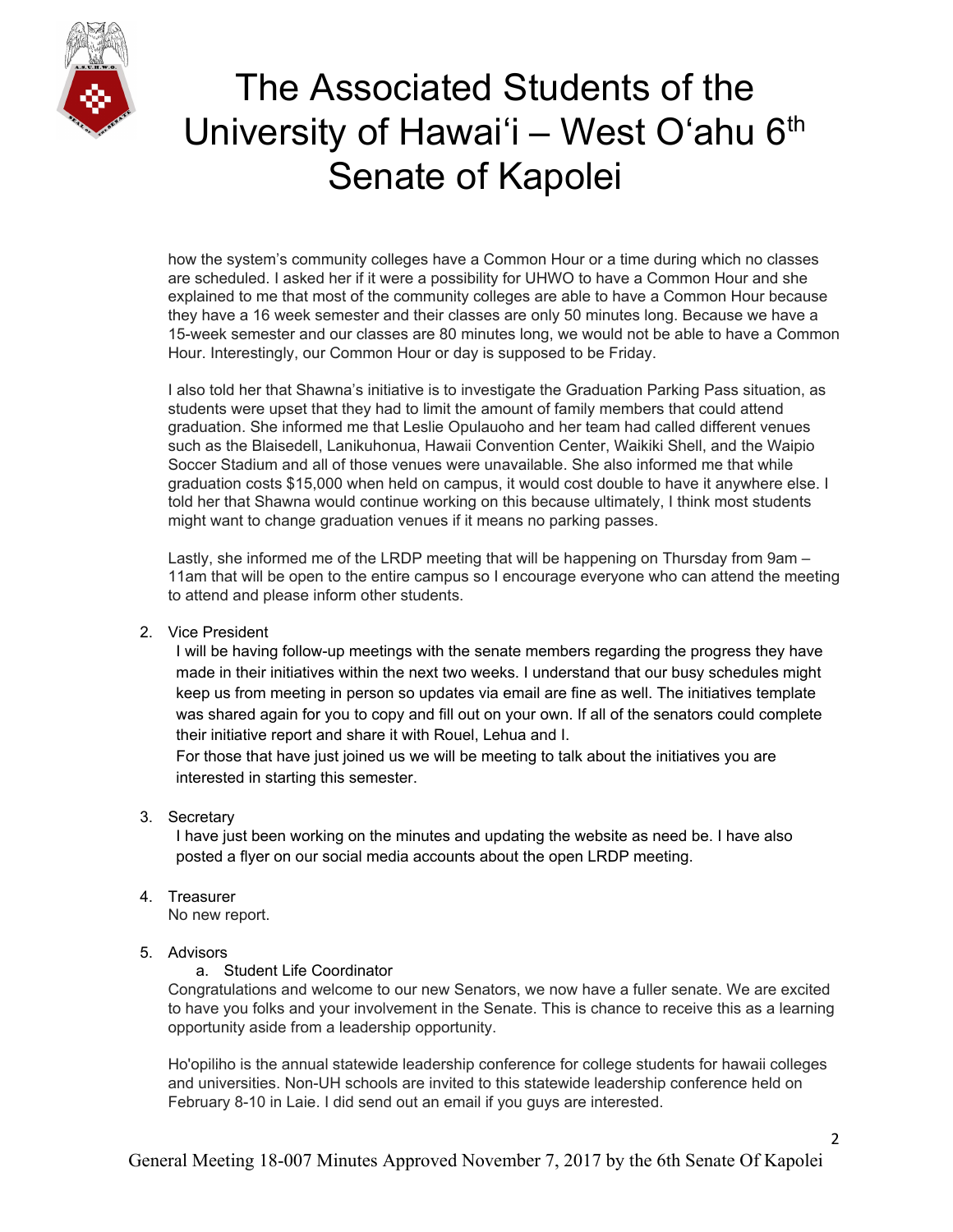

Pueo Awards ceremony for November 30. We will need to discuss on the process in soliciting, nominating and approving your list of names. ASUHWO will be making the awards

- 6. Standing Committee Reports
	- a. Budget and Finance No new report.
	- b. Activities

I am meeting with Shawna on Wednesday 11:30-1 for Cram Jam in regards to ASUHWO's plans for it. In addition, if there is a date for townhall after this meeting, I can conduct an activities meeting right after.

- c. Legislative No new report.
- 7. Ad Hoc Committees
	- a. Elections Committee No new report.
	- b. Transition Committee No new report.
- 8. Senators Report
	- a. Senior Class Senator Initiative: Thinking of creating a website for communication (sharing information in multi-direction) and posting international programs.

Planning a constituency meeting on November.

- b. Junior Class Senator No new report, just brainstorming initiatives. As a Junior, how a lot of the classes become online, and because I am a transfer student just talking to other transfers about how it is transferring if its easy or hard
- c. Freshman Class Senator No new report
- d. Business Administration Division No new report.
- e. Public Administration Division Senator No report given
- f. Humanities Division I do have idea for a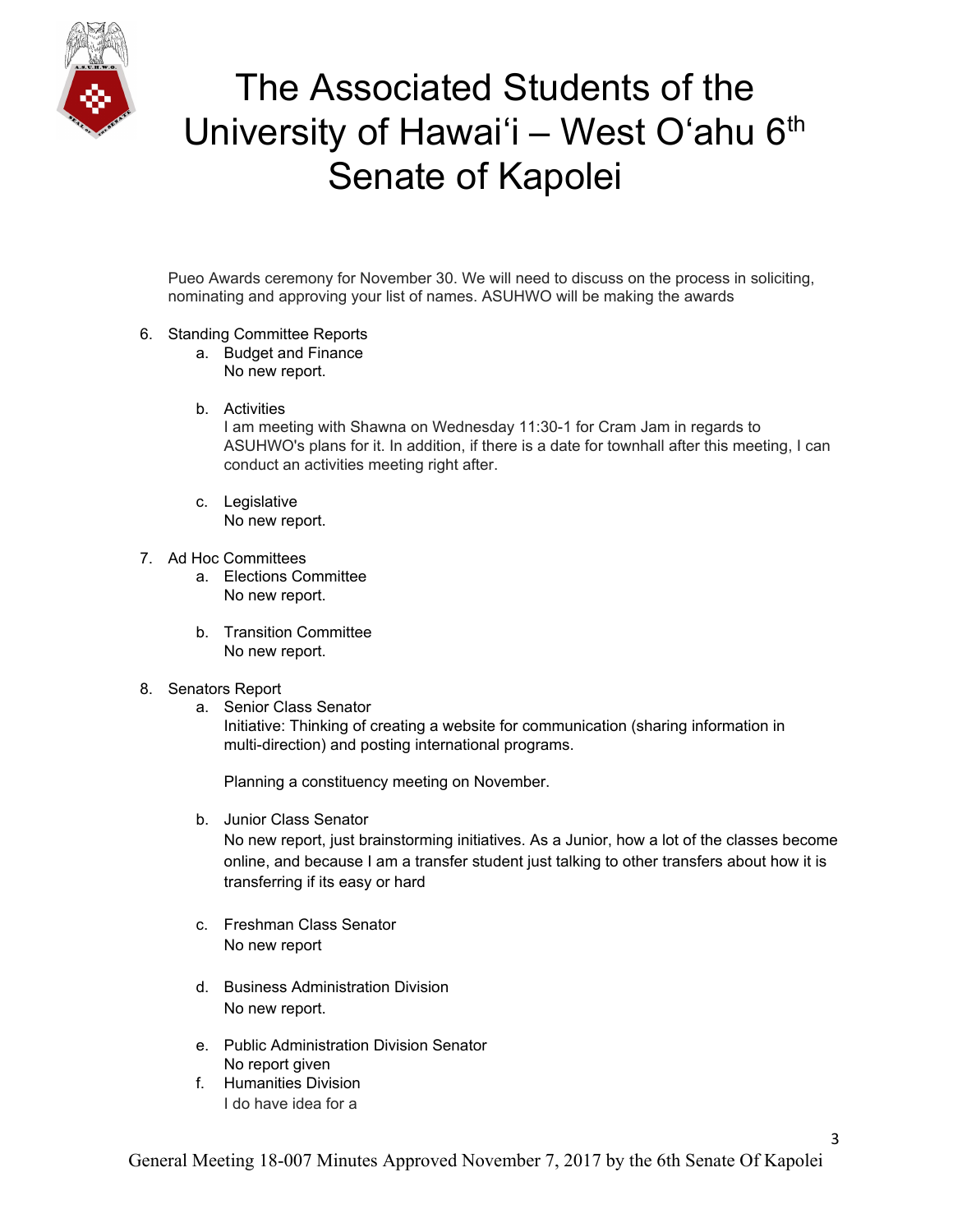

## g. Education Division Senator

From division director's side, there has not been any updates so I am still waiting. With that said, I took the initiative to email Ms. Padilla, director of financial aid, regarding if there was a push for the grant. I also told her to let me know of anything I can do as an education senator although most of the implementation is on her hands. She has not responded to my first email before this one and has not responded at the one I sent last week either. I might plan to call instead when I can.

I am planning for a second constituency meeting in November.

### 9. Caucus Ambassador

Last meeting was reported in ASUHWO General Meeting 18-006.

Christielove: I am planning to meet with Judy and Kevin and sending an email out by the end of this week to see when they're available and hopefully get their view on my initiative on the Hawaiian flag and Hawaiian independence day.

Shawna: I meet with Rouel to go over possible questions if I do set up a meeting with Leslie, I haven't completed my email yet because I am unsure of a few questions which is why I asked to meet with Lehua, or email her.

## 10. Campus Committee Report

- a. Health,Transportation and Technology (HTT)Committee No new report.
- b. Senior Staff Committee It was on October 18th, at D104 from 10 to 11:30am. On November 20, Senate Higher Education Committee will visit our campus. 10:15- 11:00 am is scheduled to invite all of ASUHWO officers and members to meet and talk with the guests.
- c. Faculty Senate Committee No new report.
- d. Campus Compliance Committee No new reports. I am available on Tuesday/Thursday early morning and Wednesday 11-1 for any meetings so if there is a committee with that schedule, that would be great, but not necessary. I can just ask to be updated electronically if anything.
- e. LRDP
	- i. IAELF Master Strategic Work Group No new report.
	- ii. Land/Facilities Work Group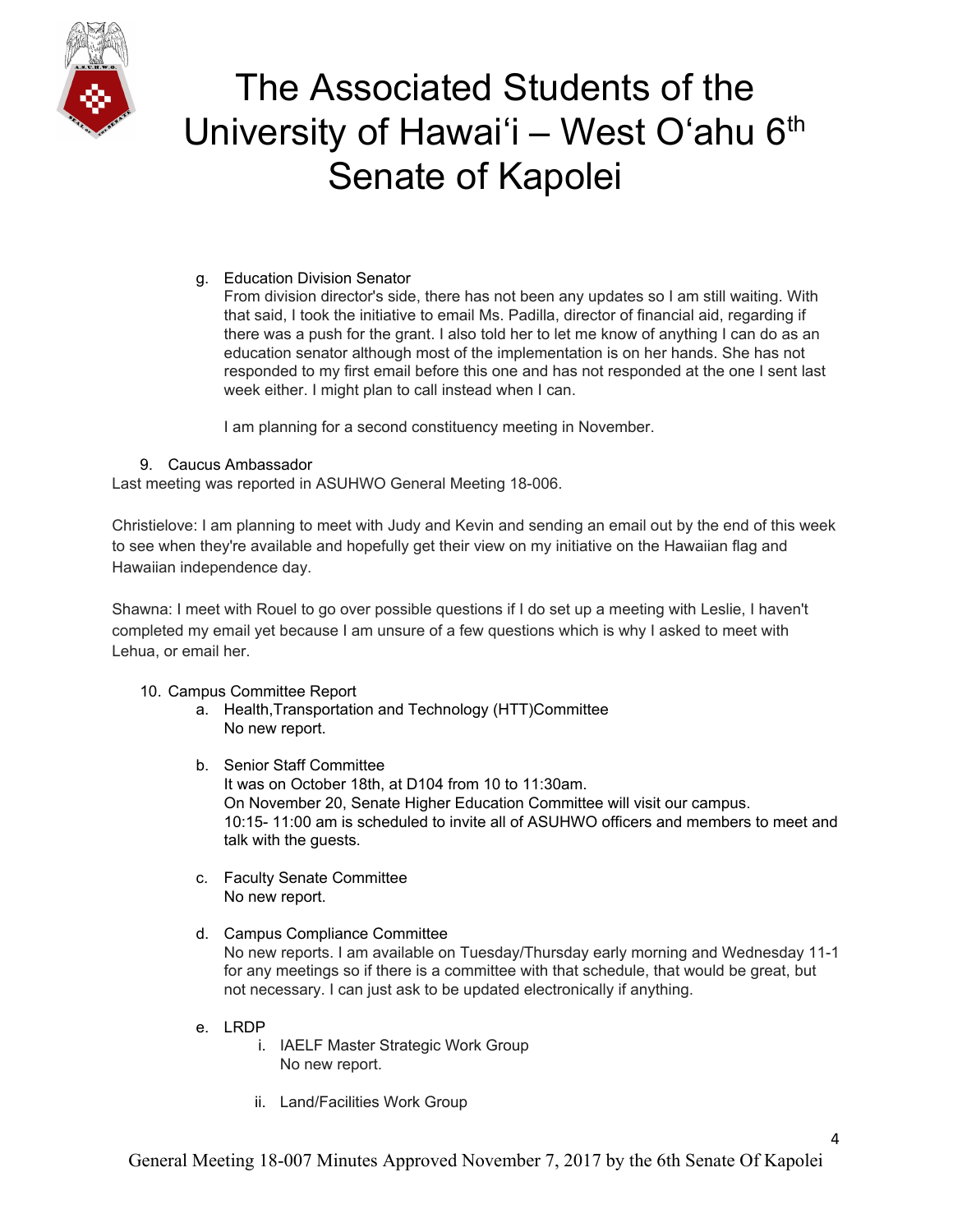

No new report.

- iii. Long Range Academic Work Group No new report.
- iv. Enrollment Management Work Group No new report.

There was a big meeting where all of the four groups came together. At this meeting we worked backwards, where we looked at our end goal first and how we are going to achieve that. So the goal is to be sustainable to hold 8,000 students by 2020. A lot of group were looking into improving student life without making it the centre of the university, and also academics, and short term goals such as faculty hiring. One interest is the Chancellor's monthly messages, which she said was given to faculty and staff, students were not mentioned and it may be something we want to look into.

f. UHWO Art Committee

#### **Unfinished Business**

#### **New Business**

1. Fall Fest/Swear in Ceremony/Town Hall

Fall Fest on November 1, Wednesday from 11:00am to 2:00pm. We don't need to participate in Fall Fest, there is Monthly Munchies the following week where we could participate in that to interact with the students.

We are not going to have a Swear in Ceremony.

We will figure out a Town Hall date once everyone has filled out an availability sheet.

2. Legislative Process Training

Lehua received an email from Judy, our vice chancellor of student affairs, and Stephanie has offered to hold a legislative process training for our UH system student governments but she will be coming to the campus to run it. Lehua was thinking to have it on the weeks we don't have a meeting, and she can come and run it then. Lehua is still talking to judy about what day that'll be, but most likely it will be on a Tuesday, around 1:30 on a week we don't have a General Meeting, and in November.

Rouel: This training would be to help for advocacy at the state level, and right now is our campus administers on what they want to fund on our campus, what is our request of the state legislator in terms of capital improvement projects and positions. During this semester they are or have already figured this out, and the chancellor at the end will figure out the priority of our campus. Starting in December working with legislators, senators and representatives already putting in bills and resolutions that may support or some budgets so when January hits hopefully this group can do some advocacy work on the things that is affect us, and that would be the positions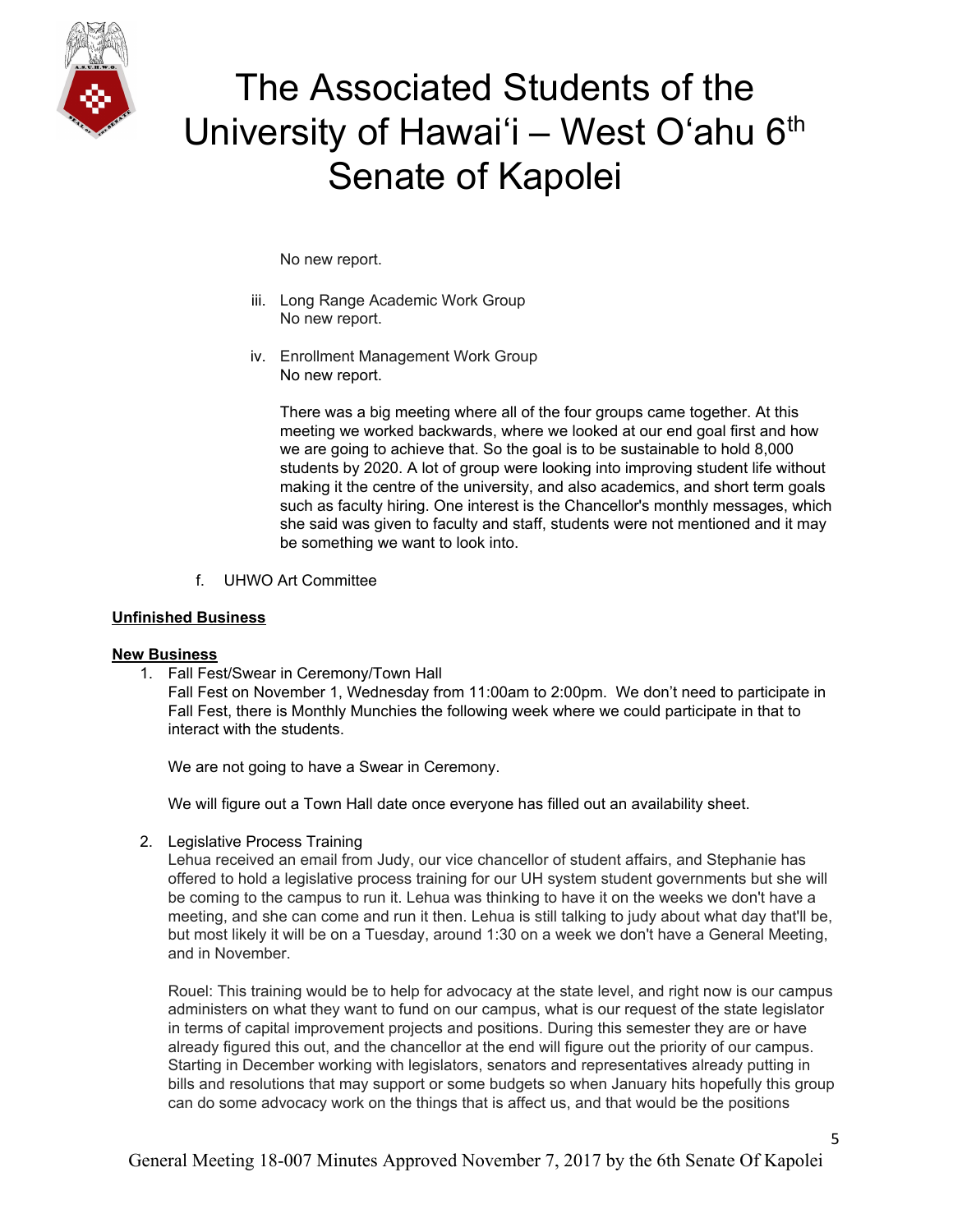

related to specific responsibilities is what is going to built next.

### 3. Cram Jam/Night Owl Nook

We are asking that everyone volunteers for at least one day, we can talk more about availability as the event gets closer.

Lehua has talked to Rebecca and gave her our times, and she asked that we put in the facilities request form for the loft and C225 from November 27-30.

SAFB is also jumping on board with Night Owl Nook.

### 4. Senator Initiative Outline

Moana is sending out a google doc that give out a template to use when planning your initiative. Lehua would like to see that everyone that by November 5 that it is filled out, even if it is just brained stormed notes that way we are able to see the progress you are making.

You also need to meet with Moana.

- 5. Designation of New Senators to Standing Committees Anthony will be on the Actives committee April will be on the Budget & Finance Shawna will be on Actives
- 6. Designation of New Senators to Campus Committees For now we are at a good place and can relook at putting the new members on these committees

### **Announcements and Open Forum**

Anthony: About the Night Owl Nook, I will need to know the dates so I can request off of work. Lehua: It is on November 27-30, you can request off as soon as possible on the day you think you want to be apart of, if you know you aren't available on a day, don't worry about going to that day.

Rouel: Reiterating Thursday from 9am-11am the open house with LDRP if we could be there. I did send an email blast about it. This is paired up with facility and staff but this is the once chance students will be apart of it, so if we could spread the word.

**Meeting Adjournment at 2:58pm Motioned by: Jayce Oda Seconded by: Raezheen Pascua**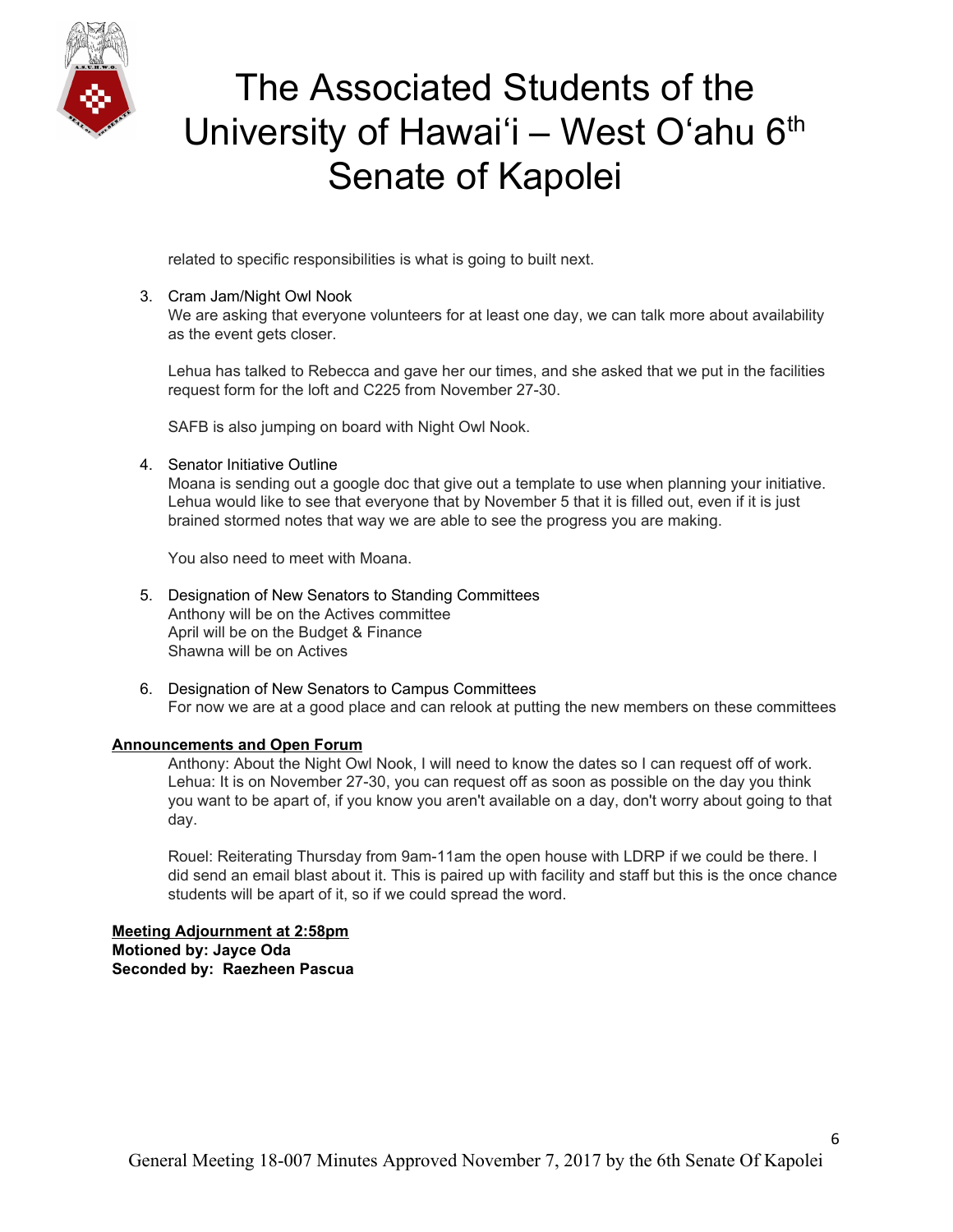

## **Voting Record**

| Voting Record for General Meeting 18-007,<br>Approval of Agenda and Minutes: To Approve |         |     |         |                  |  |  |
|-----------------------------------------------------------------------------------------|---------|-----|---------|------------------|--|--|
| Minutes for GM 18-006                                                                   |         |     |         |                  |  |  |
| Name                                                                                    | Ye<br>a | Nay | Abstain | Vote By<br>Proxy |  |  |
| Moana<br>Toomalatai                                                                     | x       |     |         | N/A              |  |  |
| Jayce Oda                                                                               | X       |     |         | Yes              |  |  |
| Adryana<br>DeAngelo                                                                     | X       |     |         | N/A              |  |  |
| Seung Ah<br>Shin                                                                        | x       |     |         | N/A              |  |  |
| Raezheen<br>Pascua                                                                      | X       |     |         | N/A              |  |  |
| April<br>Alaimalo                                                                       | X       |     |         | N/A              |  |  |
| Anthony<br>Amos                                                                         | x       |     |         | N/A              |  |  |
| Ciara<br>Batulan                                                                        | X       |     |         | Yes              |  |  |

| Voting Record for General Meeting 18-007,<br>Approval of Agenda and Minutes: To Approve<br>Agenda for GM 18-007 |         |     |         |                  |  |  |
|-----------------------------------------------------------------------------------------------------------------|---------|-----|---------|------------------|--|--|
| Name                                                                                                            | Ye<br>а | Nay | Abstain | Vote By<br>Proxy |  |  |
| Moana<br>Toomalatai                                                                                             | X       |     |         | N/a              |  |  |
| Jayce Oda                                                                                                       | X       |     |         | Yes              |  |  |
| Adryana<br>DeAngelo                                                                                             | X       |     |         | N/A              |  |  |
| Seung Ah<br>Shin                                                                                                | X       |     |         | N/A              |  |  |
| Raezheen<br>Pascua                                                                                              | x       |     |         | N/A              |  |  |
| April<br>Alaimalo                                                                                               | X       |     |         | N/A              |  |  |
| Anthony<br>Amos                                                                                                 | X       |     |         | N/A              |  |  |
| Ciara<br>Batulan                                                                                                | X       |     |         | Yes              |  |  |